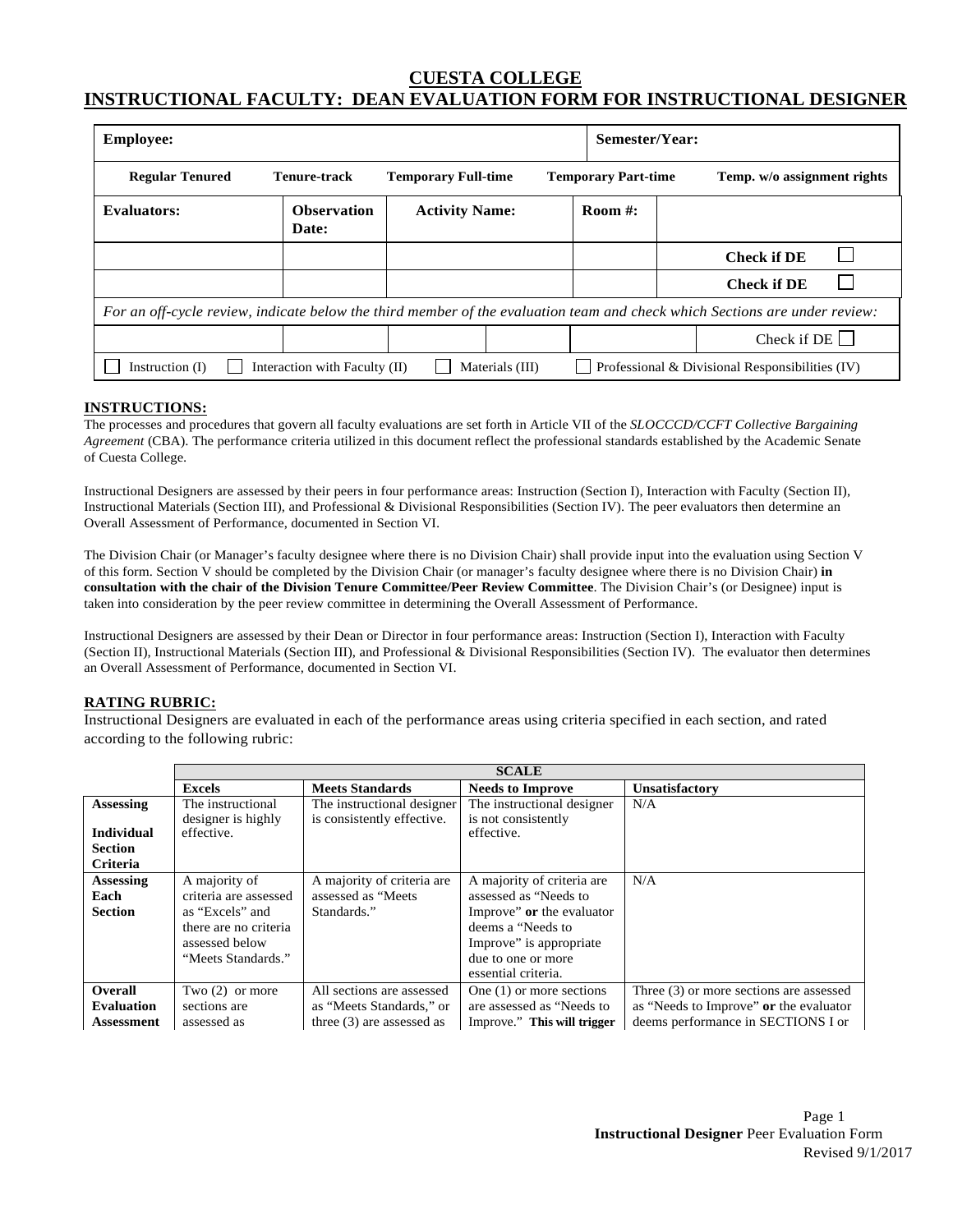"Excels," and the remaining sections are at least "Meets Standards."

"Meets Standards" and one (1) is assessed as "Excels."

**an off-cycle evaluation for sections rated "Needs to Improve."**

II is gravely deficient. **This will at a minimum trigger an off-cycle evaluation and may lead to action pursuant to Education Code Section 87660 et seq. and/or section 87730 et seq.**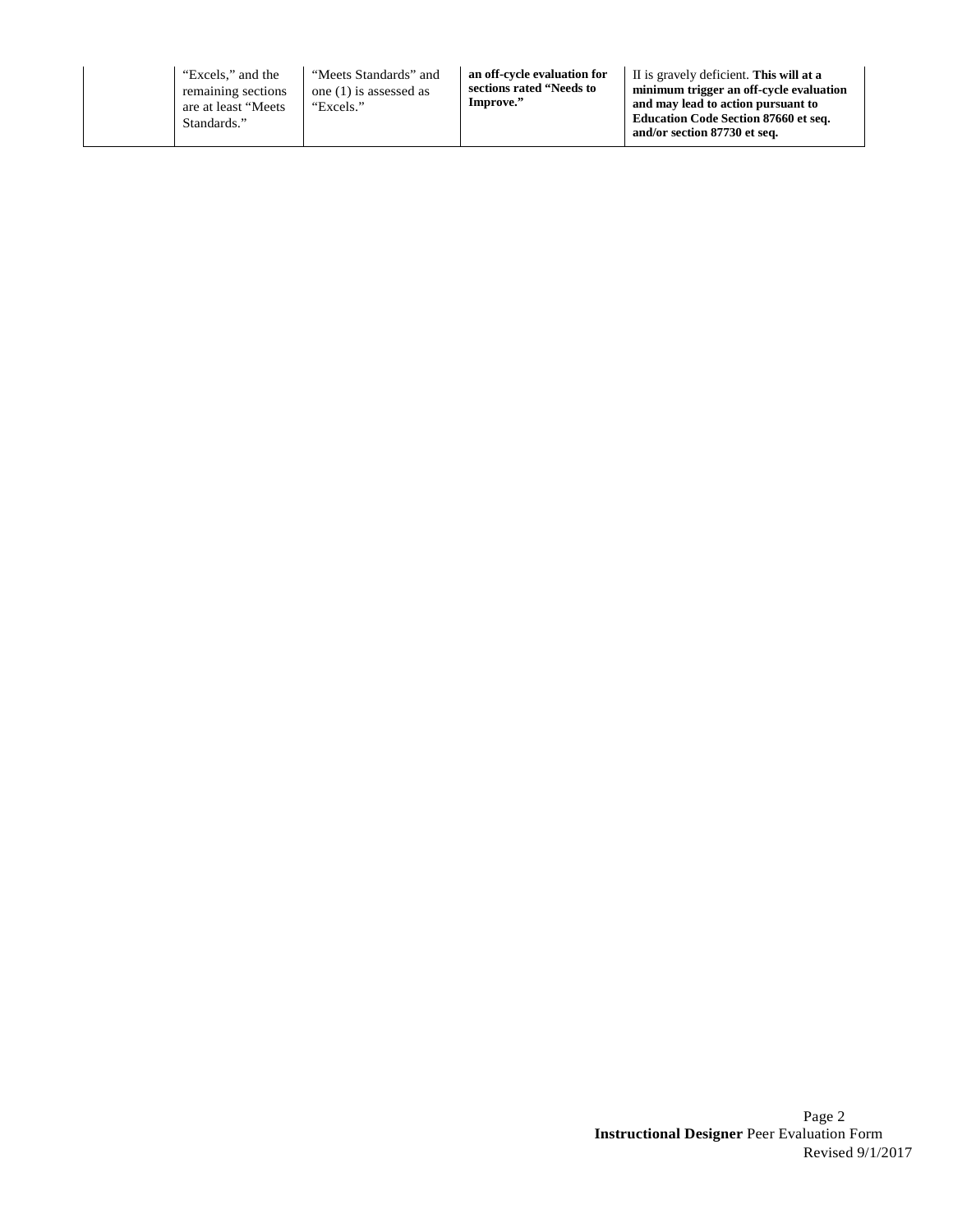# **SECTION IA: ASSESSMENT OF INSTRUCTION: FACE-TO-FACE MODALITY**

*Scheduled face-to-face activity visits, Visitation Form and faculty participant evaluations shall be the basis of evaluation for this section. Any other evidence used must be at the agreement of the faculty member being evaluated.*

# **This Instructional Designer:**

- **1. Clearly articulates goals and objectives for the activity.** Excels Meets Standard Needs to Improve
- **2. Makes effective use of activity time.** Excels Meets Standard Needs to Improve
- **3. Is prepared and organized for activity.** Excels Meets Standard Needs to Improve
- **4. Presents different perspectives on issues or problem solving methods.** Excels Meets Standard Needs to Improve
- **5. Creates and maintains an environment that promoteslearning.** Excels Meets Standard Needs to Improve
- **6. Provides presentations that demonstrate pedagogical currency and appropriate depth of knowledge with thetopic.** Excels Meets Standard Needs to Improve
- **7. Integrates challenging ideas or critical thinking in activity/workshop presentations.** Excels Meets Standard Needs to Improve
- **8. Promotes participants' engagement in the subject matter.** Excels Meets Standard Needs to Improve

**Provide an overall assessment of Instruction**.

| <b>ASSESSMENT OF</b><br><b>SECTION IA: INSTRUCTION:</b><br><b>FACE-TO-FACE</b> | Excels | <b>Meets Standards</b> | <b>Needs to Improve</b> | N/A if a traditional<br>activity/workshop was<br>not observed or not<br>required in an off-cycle<br>evaluation |
|--------------------------------------------------------------------------------|--------|------------------------|-------------------------|----------------------------------------------------------------------------------------------------------------|
| <b>ACTIVITY</b>                                                                |        |                        |                         |                                                                                                                |

**Comments:** *Written comments are required only if the rating is below Meets Standards.*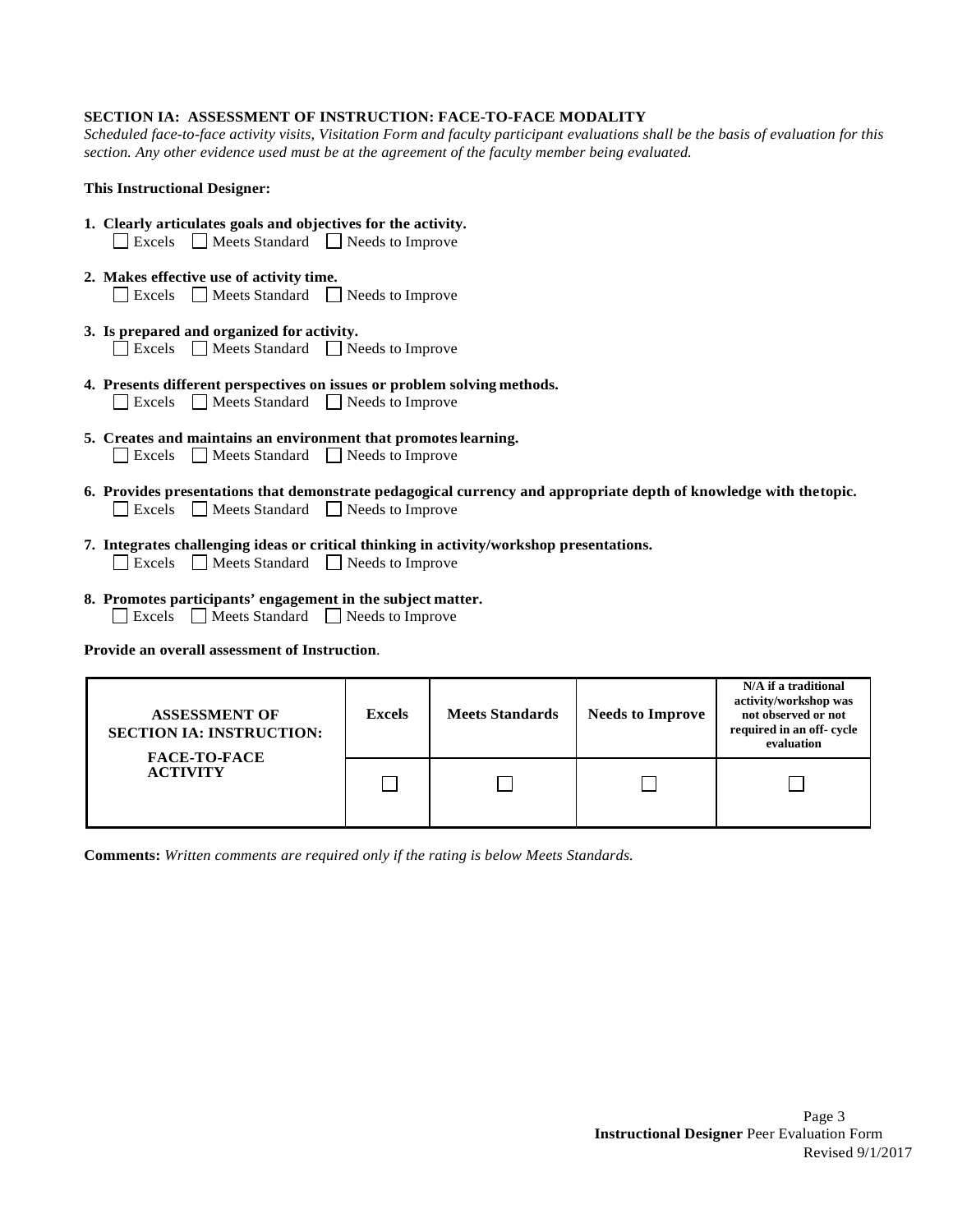### **SECTION IB: ASSESSMENT OF INSTRUCTION: ON-LINE MODALITY**

*Examination of the on-line learning environment, Visitation Form, and faculty participant evaluations shall be the basis of evaluation for this section. Any other evidence used must be at the agreement of the faculty member being evaluated. The examination of the on-line learning environment shall be mutually arranged between the faculty member being evaluated and the peer evaluation committee.*

## **This Instructional Designer:**

- **1. Provides necessary pre-enrollment information, such as activity/workshop announcements.** Excels Meets Standard Needs to Improve
- **2. Clearly articulates goals and objectives within a learning module.** Excels Meets Standard Needs to Improve
- **3. Provides instructor-initiated regular and effective contact.** Excels Meets Standard Needs to Improve
- **4. Provides course materials in a well-organized, easily-navigable course delivery system.** Excels Meets Standard Needs to Improve
- **5. Presents different perspectives on issues or problem solving methods.** Excels Meets Standard Reeds to Improve
- **6. Creates and maintains an on-line environment that promoteslearning.** Excels Meets Standard Needs to Improve
- **7. Provides information that demonstrates pedagogical currency and appropriate depth of knowledge with thetopic.** Excels Meets Standard Needs to Improve
- **8. Integrates challenging ideas or critical thinking in activity/workshop design.** Excels Meets Standard Needs to Improve
- **9. Promotes the participants' engagement in the subject matter.** Excels Meets Standard Needs to Improve

**Provide an overall assessment of instruction**.

| <b>ASSESSMENT OF</b><br><b>SECTION IB: INSTRUCTION:</b> | <b>Excels</b> | <b>Meets</b><br><b>Standards</b> | <b>Needs to</b><br>Improve | N/A if on-line modality was<br>not observed or not<br>required in an off-cycle<br>evaluation |
|---------------------------------------------------------|---------------|----------------------------------|----------------------------|----------------------------------------------------------------------------------------------|
| <b>ON-LINE MODALITY</b>                                 |               |                                  |                            |                                                                                              |

**Comments:** *Written comments are required only if the rating is below Meets Standards.*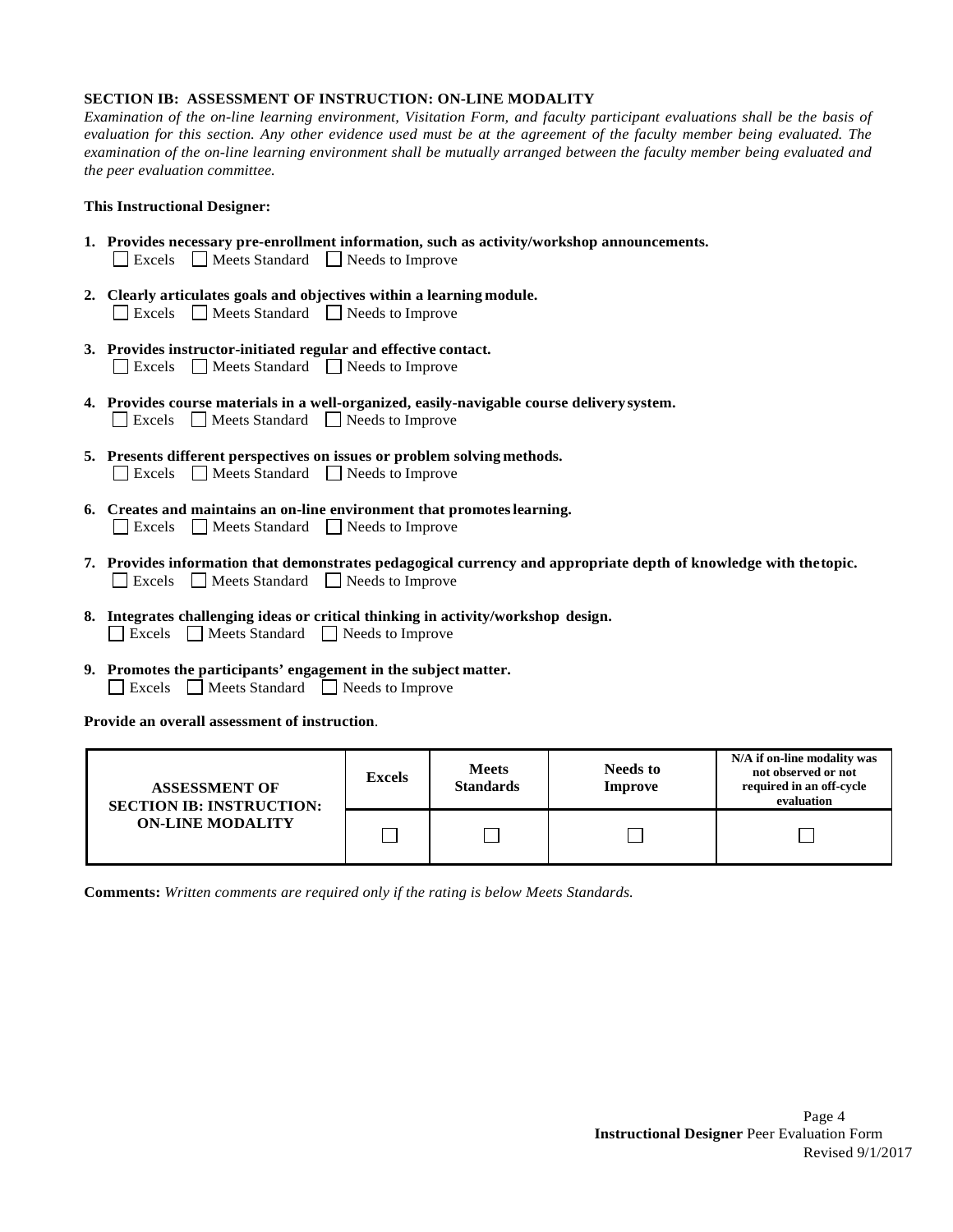# **SECTION II. OVERALL ASSESSMENT OF INTERACTION WITH FACULTY PARTICIPANTS**

*Faculty participant evaluations and observation of faculty interaction with participants shall be the basis of evaluation for this section. Any other evidence used must be at the agreement of the faculty member being evaluated.*

# **This Instructional Designer:**

- **1. Provides timely and helpful feedback on participants progress in the activity/workshop.** Excels Meets Standard Needs to Improve
- **2. Creates a learning environment that participants considerpositive.** Excels Meets Standard Needs to Improve
- **3. Provides timely and helpful responses to inquiries about instructional design.** Excels Meets Standard Needs to Improve
- **4. Treats participants respectfully.** Excels Meets Standard Needs to Improve

**Provide an overall assessment of Interaction with Participants.**

| <b>ASSESSMENT OF</b>                           | <b>Excels</b> | <b>Meets</b>     | <b>Needs to</b> | N/A if not required in an |
|------------------------------------------------|---------------|------------------|-----------------|---------------------------|
| <b>SECTION II:</b>                             |               | <b>Standards</b> | <b>Improve</b>  | off-cycle evaluation      |
| <b>INTERACTION WITH</b><br><b>PARTICIPANTS</b> |               |                  |                 |                           |

**Comments:** *Written comments are required.*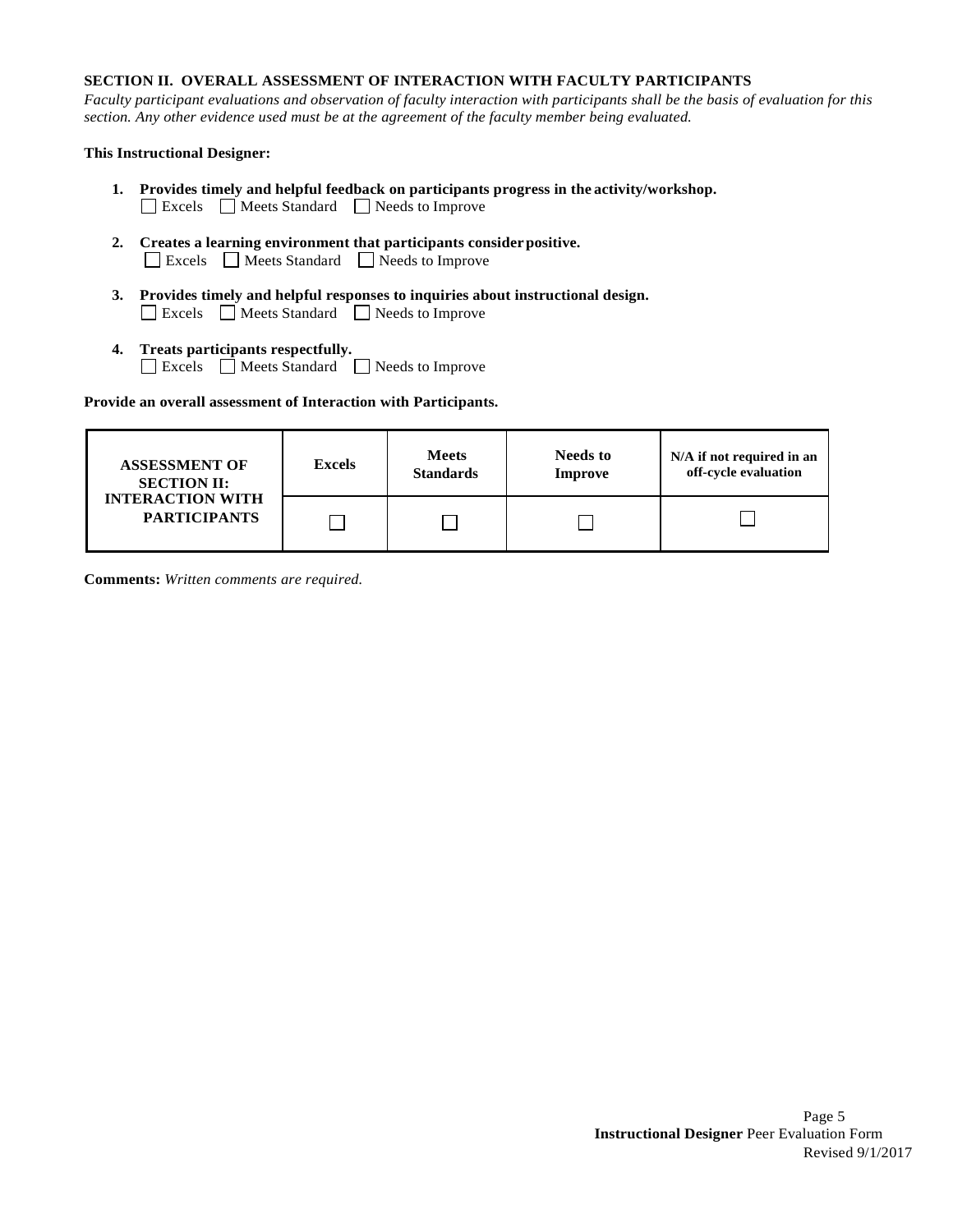### **SECTION IIIA. ASSESSMENT OF INSTRUCTIONAL MATERIALS: FACE-TO-FACE MODALITY**

*Review of materials provided to faculty participants shall be the basis of evaluation of this section. Any other evidence used must be at the agreement of the faculty member being evaluated.*

#### **This Instructional Designer's:**

*.*

- **1. Instructional materials are organized and relevant to the subject matter.** Excels Meets Standard Needs to Improve
- **2. Materials clearly relate to activity/workshop goals andobjectives.** Excels Meets Standard Needs to Improve
- **3. Materials demonstrate currency and depth appropriate to the topic.** Excels Meets Standard Needs to Improve
- **4. Materials present information clearly and effectively by utilizing visual, textual, kinesthetic, or auditory activities.**
	- Excels Meets Standard Needs to Improve

**Provide an overall assessment of Instructional Materials.**

| <b>ASSESSMENT OF</b><br><b>SECTION IIIA:</b><br><b>INSTRUCTIONAL</b><br><b>MATERIALS</b> | <b>Excels</b> | <b>Meets</b><br><b>Standards</b> | Needs to<br><b>Improve</b> | N/A if a traditional<br>activity/workshop was<br>not observed or not<br>required in an off-cycle<br>evaluation |
|------------------------------------------------------------------------------------------|---------------|----------------------------------|----------------------------|----------------------------------------------------------------------------------------------------------------|
| <b>FACE-TO-FACE</b><br><b>MODALITY</b>                                                   |               |                                  |                            |                                                                                                                |

**Comments:** *Written comments are required only if the rating is below Meets Standards*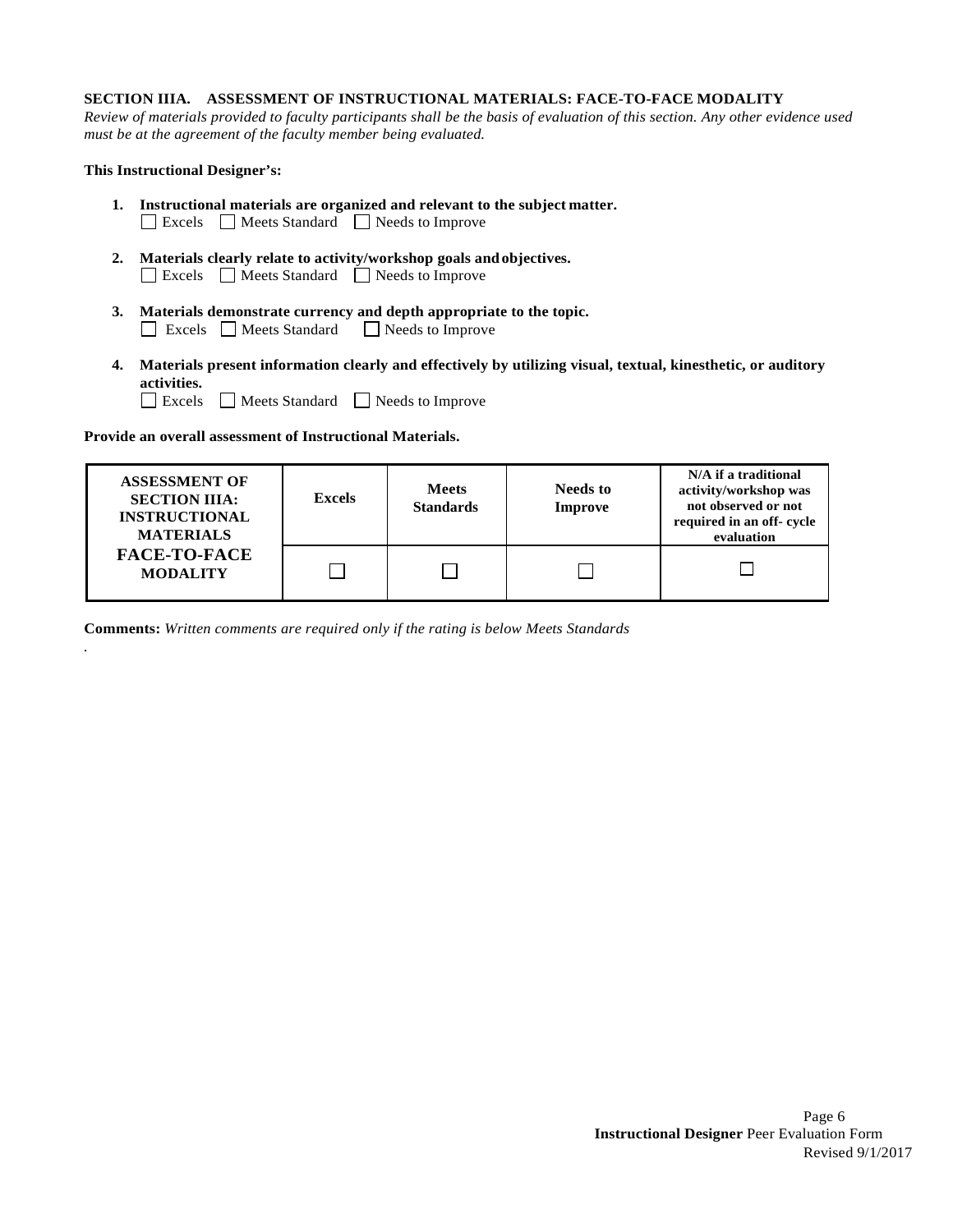# **SECTION IIIB. ASSESSMENT OF INSTRUCTIONAL MATERIALS: ON-LINE MODALITY**

*Review of materials provided to faculty participants shall be the basis of evaluation of this section. Any other evidence used must be at the agreement of the faculty member being evaluated.*

# **This Instructional Designer's:**

- **1. Instructional materials are organized and relevant to subject matter.** Excels Meets Standard Needs to Improve
- **2. Materials are readily accessible on-line and clearly relate to activity/workshop goals and objectives.** Excels Meets Standard Needs to Improve
- **3. Materials demonstrate currency and depth appropriate to the topic.** Excels Meets Standard Needs to Improve
- **4. Materials present information clearly and effectively by utilizing visual, textual, kinesthetic, or auditory activities.**
	- Excels Meets Standard Needs to Improve
- **5. Activity/workshop materials meet accessibility standards.** Excels Meets Standard Needs to Improve

**Provide an overall assessment of Instructional Materials in the on-line modality.**

| <b>ASSESSMENT OF</b><br><b>SECTION IIIB:</b><br><b>INSTRUCTIONAL</b><br><b>MATERIALS</b><br><b>ON-LINE MODALITY</b> | <b>Excels</b> | <b>Meets</b><br><b>Standards</b> | <b>Needs to</b><br><b>Improve</b> | N/A if on-line modality was<br>not observed or not<br>required in an off-cycle<br>evaluation |
|---------------------------------------------------------------------------------------------------------------------|---------------|----------------------------------|-----------------------------------|----------------------------------------------------------------------------------------------|
|                                                                                                                     |               |                                  |                                   |                                                                                              |

**Comments:** *Written comments are required only if the rating is below Meets Standards.*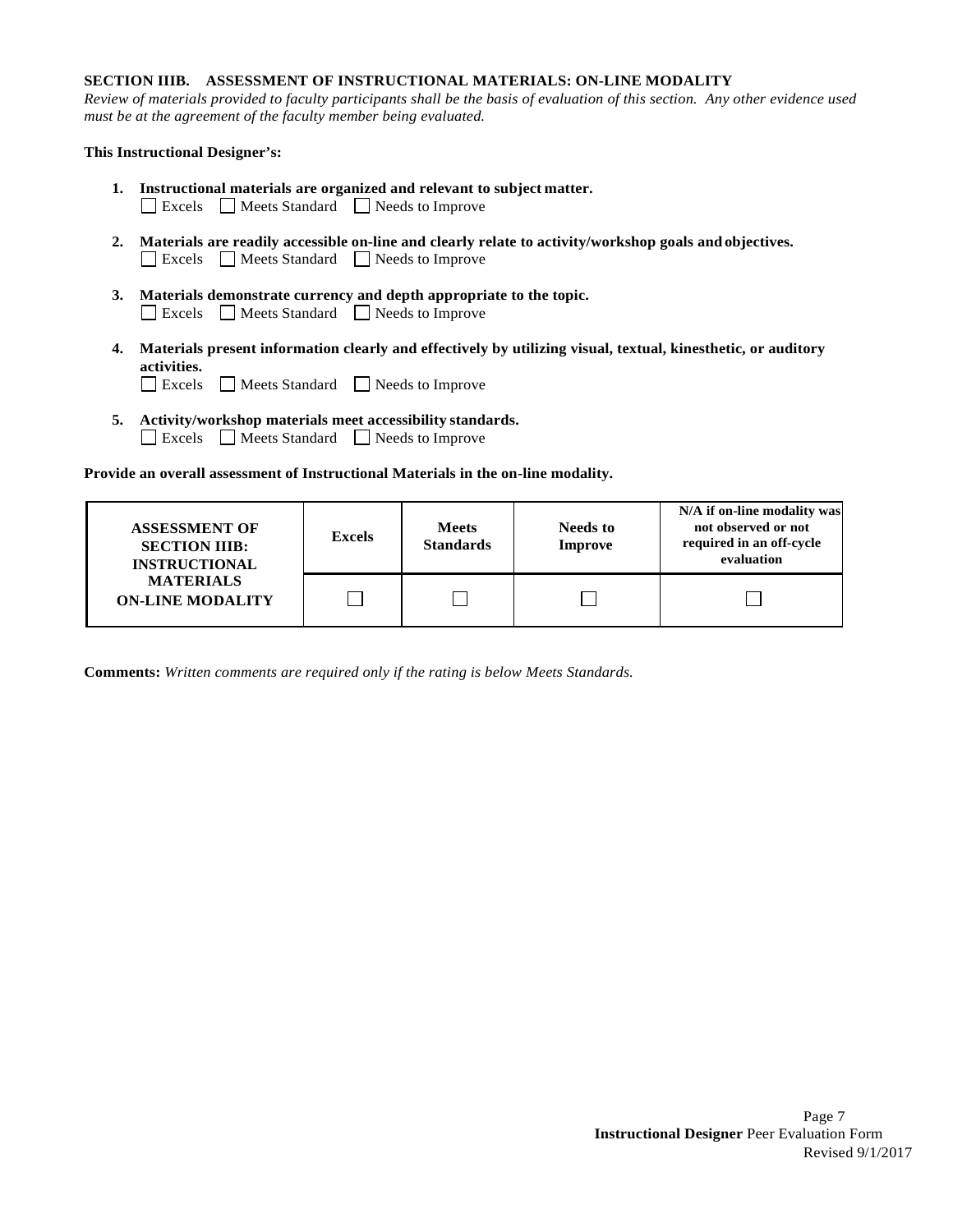# **SECTION IV. ASSESSMENT OF PROFESSIONAL AND DIVISIONAL RESPONSIBILITIES**

*The Self Evaluation form and the Division Chair portion of this evaluation form shall be the basis of evaluation for this section. Any other evidence used must be at the agreement of the faculty member being evaluated.*

# **This Instructional Designer:**

- **1. Maintains currency in his/her academic field (professional development).** Excels Meets Standard Needs to Improve
- **2. Demonstrates pedagogical currency in teaching.** Excels Meets Standard Needs to Improve
- **3. Maintains educational and professional contacts with the community when relevant to professional commitments (not applicable unless specifically required by law or job description).** Excels  $\Box$  Meets Standard  $\Box$  Needs to Improve  $\Box$  N/A
- **4. Works collegially with other faculty and staff in the division/service area.** Meets Standard Needs to Improve
- **5. Contributes to the work of the division/service area (development and assessment of SLOs, curriculum development, peer evaluation, hiring committees, etc.).** Excels Meets Standard Needs to Improve  $\Box$  N/A

**Provide an overall assessment of professional and divisional responsibilities.**

| <b>ASSESSMENT OF</b><br><b>SECTION IV:</b><br><b>PROFESSIONAL AND</b> | <b>Excels</b> | <b>Meets</b><br><b>Standards</b> | <b>Needs</b><br>to Improve | N/A if not required in an<br>off-cycle evaluation |
|-----------------------------------------------------------------------|---------------|----------------------------------|----------------------------|---------------------------------------------------|
| <b>DIVISIONAL</b><br><b>RESPONSIBILITIES</b>                          |               |                                  |                            |                                                   |

**Comments:** *Written comments are required only if the rating is below Meets Standards or if rating is inconsistent with that of the Division Chair.*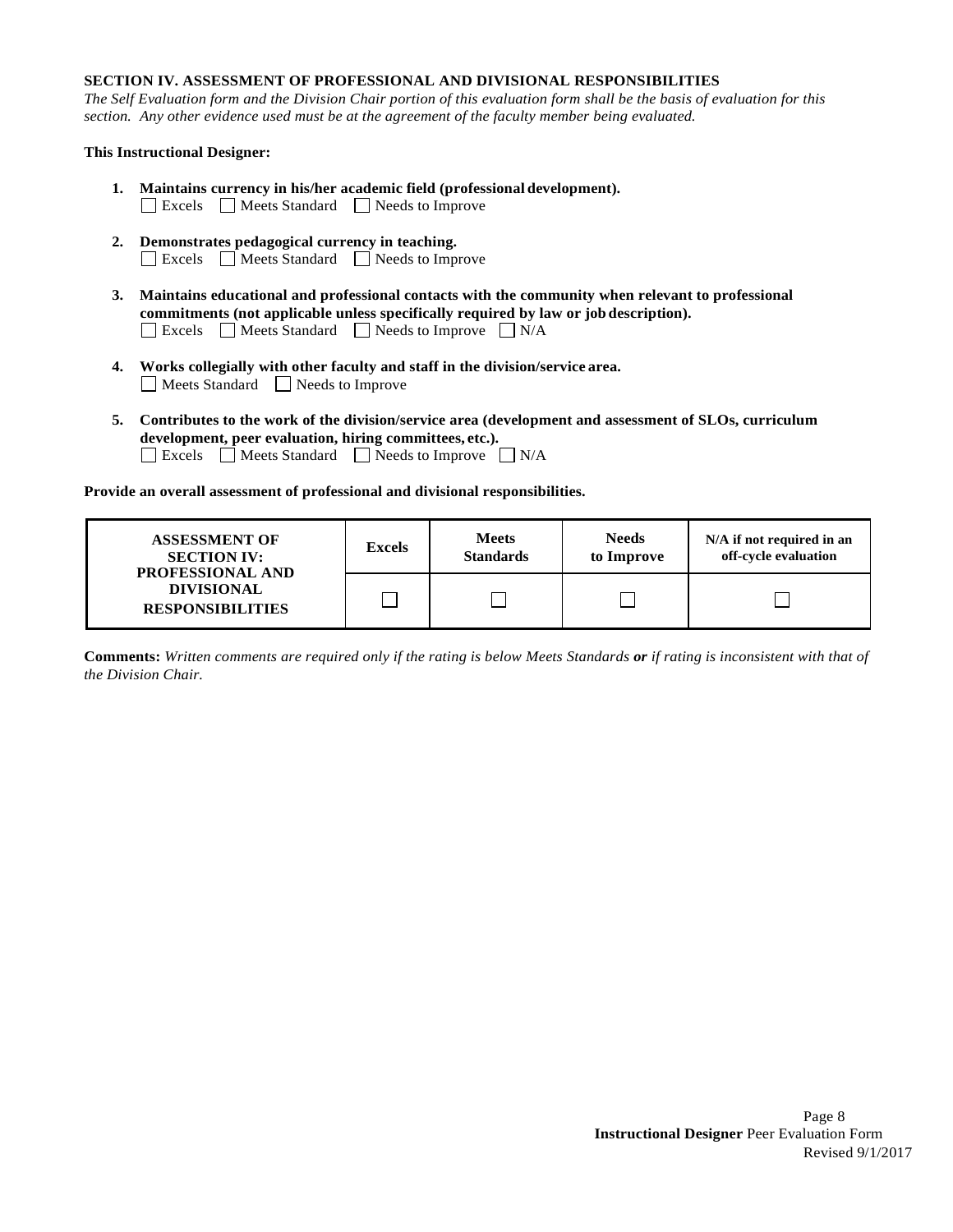# **SECTION V: DIVISION CHAIR OR MANAGER'S FACULTY DESIGNEE EVALUATION**

*The Self Evaluation form, faculty participant evaluations and evidence of participation in divisional and college-wide responsibilities since the last evaluation cycle as required by employee status shall be the basis of evaluation for this section. Any other evidence used must be at the agreement of the faculty member being evaluated.*

## **This Instructional Designer:**

- **1. Works productively with faculty.** Excels Meets Standard Needs to Improve
- **2. Maintains currency in one's academic field and faculty service area (professional development).** Excels Meets Standard Needs to Improve
- **3. Maintains educational and professional contacts with the community when relevant to professional commitments (not applicable unless specifically required by law or job description).** Excels  $\Box$  Meets Standard  $\Box$  Needs to Improve  $\Box$  N/A
- **4. Is regularly available for help during posted office hours (not required for part-time faculty).**  $\Box$  Meets Standard  $\Box$  Needs to Improve  $\Box$  N/A
- **5. Meets scheduled service days and hours.** Meets Standard Needs to Improve
- **6. Works collegially with other faculty and staff in the division/service area.** Meets Standard Needs to Improve
- **7. Contributes to the work of the division/service area (development and assessment of SLOS, curriculum development, peer evaluation, hiring committees, etc.) Not required of part-timefaculty.** Excels  $\Box$  Meets Standard  $\Box$  Needs to Improve  $\Box$  N/A
- **8. Attends required division meetings (not required for part-time faculty).**  $\Box$  Meets Standard  $\Box$  Needs to Improve  $\Box$  N/A
- **9. Meets divisional and college obligations in a timely manner (flex contracts, reports, and requisitions, etc.)** Meets Standard Needs to Improve
- **10. Meets college participatory governance committee obligations.** Meets Standard  $\Box$  Needs to Improve  $\Box$  N/A

**Comments:** *Written comments are required only if "Needs to Improve" is indicated in one or more of the criteria.*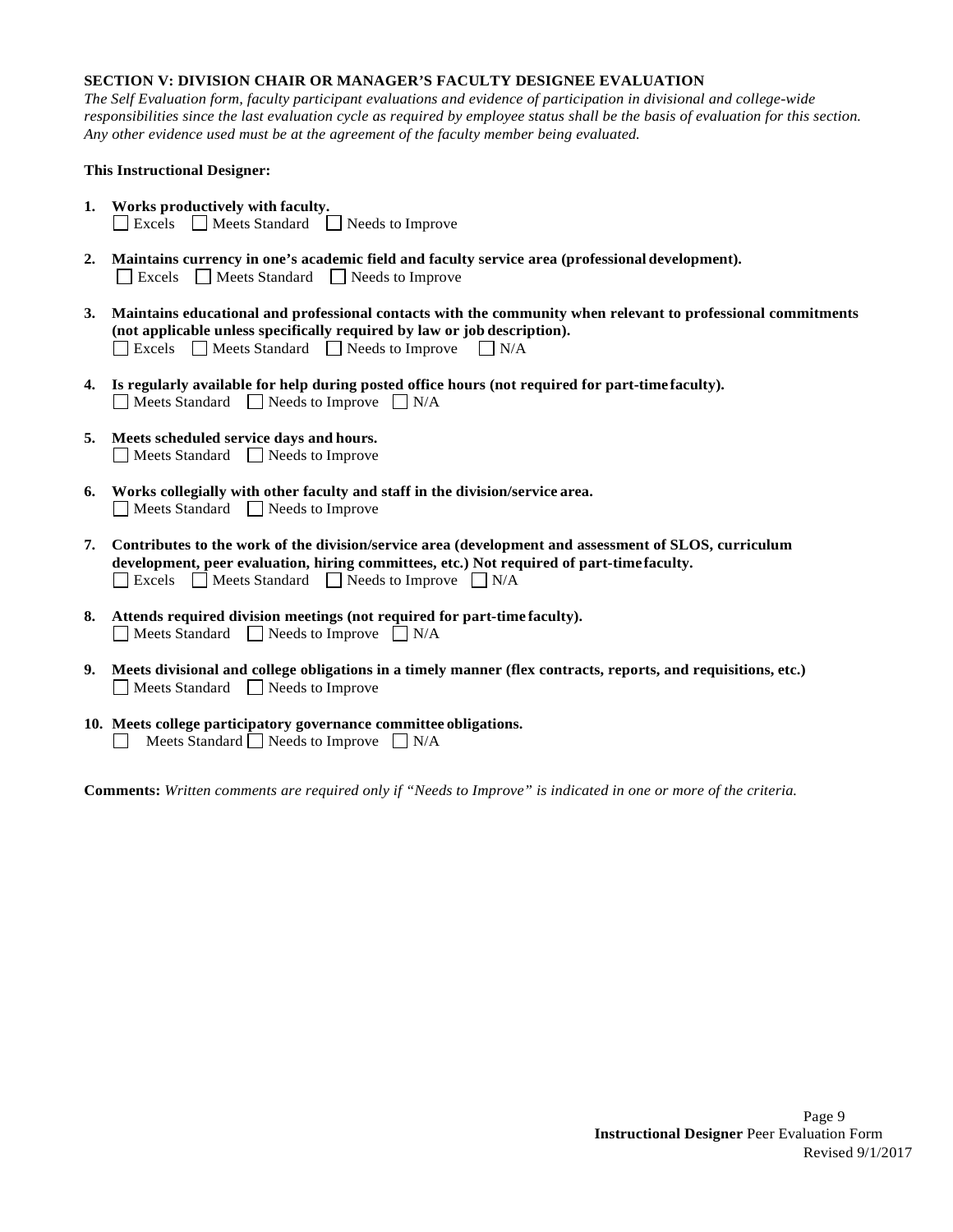# **SECTION VI. OVERALL ASSESSMENT OF PERFORMANCE**

*Provide an overall assessment of Sections I-V, taking into consideration the findings of the Division Chair (or Designee) as indicated in Section V.*

| N/A                                                                                                           |  |
|---------------------------------------------------------------------------------------------------------------|--|
| For off-cycle evaluations, check N/A and complete Section II of the Off-cycle Evaluation Form                 |  |
| <b>EXCELS</b>                                                                                                 |  |
| Two (2) or more sections are assessed as "Excels," and the remaining sections are at least "Meets"            |  |
| Standards."                                                                                                   |  |
| <b>MEETS STANDARDS</b>                                                                                        |  |
| All sections are assessed as "Meets Standards," or three (3) are assessed as "Meets Standards" and one (1) is |  |
| assessed as "Excels."                                                                                         |  |
| <b>NEEDS TO IMPROVE</b>                                                                                       |  |
| One (1) or more sections are assessed as "Needs to Improve". This will trigger an off-cycle evaluation only   |  |
| for sections rated "Needs to Improve."                                                                        |  |
| <b>UNSATISFACTORY</b>                                                                                         |  |
| Three $(3)$ or more sections are assessed as "Needs to Improve" or the evaluator deems performance in         |  |
| SECTIONS I or II is gravely deficient. This will at a minimum trigger an off-cycle evaluation and may         |  |
| lead to action pursuant to Education Code Section 87660 et seq. and/or section 87730 et seq.                  |  |

## **Provide comments that specifically justify the overall evaluation. Attach additional pages if necessary. Written comments are required in at least one area below.**

#### *Commendations:*

*Comments in this area summarize how the instructional designer has demonstrated an ability that is especially noteworthy, or how the instructional designer's performance reflects a high degree of effectiveness.*

#### *Considerations*

*Comments in this area constitute advice to help the instructional designer surpass standards for specific criteria. They may also represent specific challenges the instructional designer has had to overcome. However, these suggestions do not require adoption and do not have any bearing on future evaluations.*

#### *Required Improvements*

*Comments in this area address specific criteria for which the instructional designer fails to meet standards as enumerated in any of the sections of the evaluation. These comments will be documented here by the evaluator, and the proposed resolution will be provided by the instructional designer being evaluated and appended to this evaluation. Additionally, the resolution of these specific deficiencies will be addressed on the self-evaluation form during the next regularly scheduled evaluation cycle.*

#### *Explanation of Overall Assessment of Needs to Improve:*

*Comments are required in this area only if the Overall Assessment is "Needs to Improve." Provide an explanation of the area(s) of substandard performance and recommendations for remediation. The peer evaluation committee chair will utilize this information to develop a plan for improvement and will document the plan on the Plan for Improvement Form.*

#### *Explanation of Overall Assessment of Unsatisfactory:*

*Comments are required in this area if the Overall Assessment of Performance is "Unsatisfactory." This assessment usually indicates that in the judgment of the evaluator, the instructional designer's performance is gravely deficient. Fully explain the areas of grave deficiency and provide either a recommendation for remediation or explain why remediation in these areas would not be effective. The peer evaluation committee chair may utilize this information to develop a plan for improvement and document it on the Plan for Improvement Form or may recommend that the Vice President of Academic Affairs (VPAA) initiate action pursuant to Education Code Section 87660 et seq. and/or section 87730 et seq.*